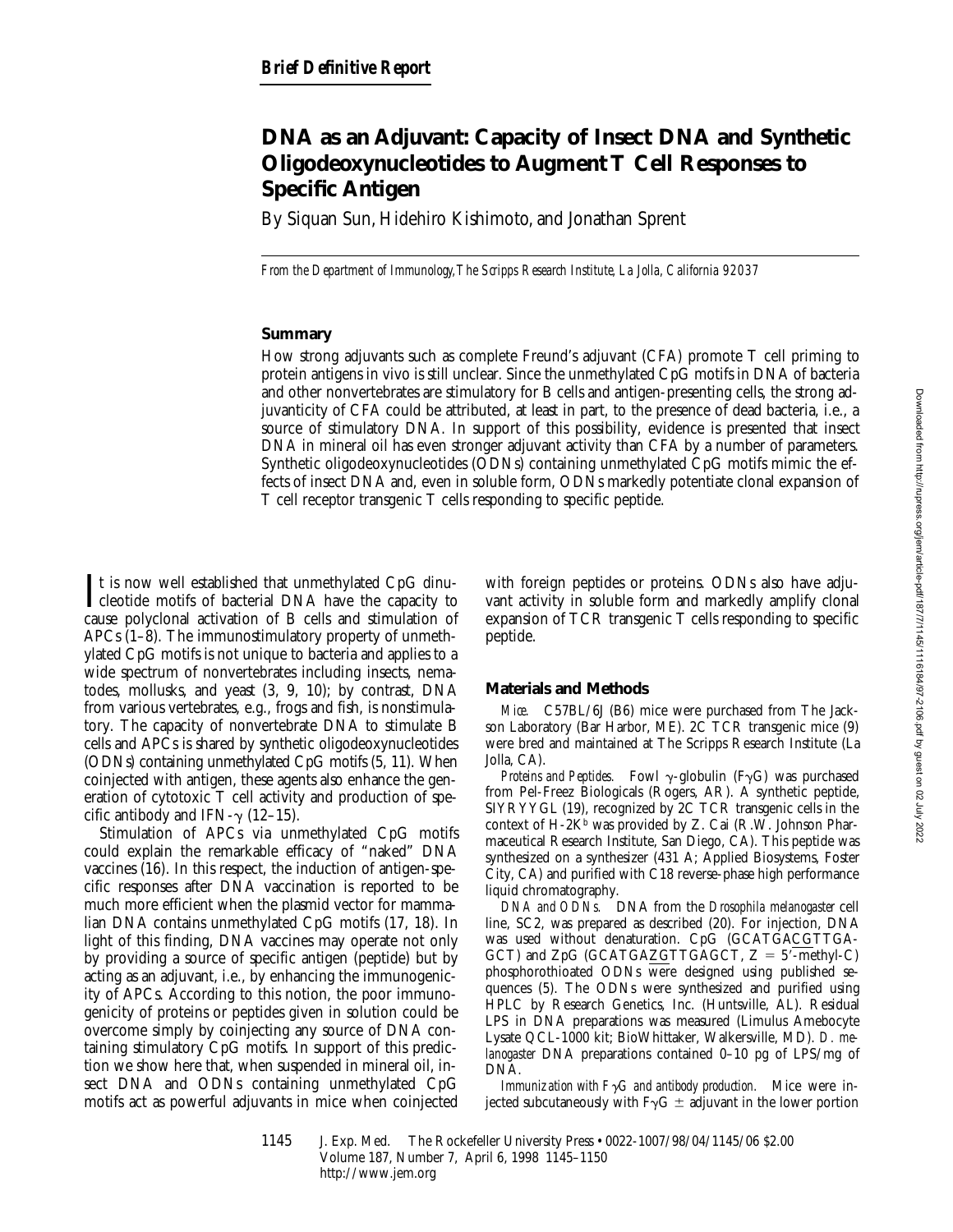of both hind limbs in a volume of 50  $\mu$ *l*/limb. For injection, F<sub> $\gamma$ G</sub> was either (*a*) suspended in saline with soluble insect DNA or ODNs, or (*b*) mixed with CFA or IFA (mineral oil) plus either insect DNA or ODNs; in each situation, the dose of  $F_YG$  injected was the same. Specific antibody production was determined by coating 96-well flat-bottomed plates with 2  $\mu$ g F $\gamma$ G/ well. Serially diluted antiserum were allowed to bind to the plates, washed, and then detected with isotype-specific biotinylated antibodies and streptavidin–horseradish peroxidase (Phar-Mingen, San Diego, CA).

*In Vitro T Proliferation Assay and IFN-*g *Production.* To measure proliferative responses to  $F\gamma G$ , draining (popliteal) LN cells from  $F\gamma G$ -primed mice were removed at day 9 after priming and then cultured with the indicated concentration of  $F_{\gamma}G$  in 200  $\mu$ l volumes in 96-well plates using standard tissue culture medium plus FCS (21); in some experiments, B cell–depleted LN cells or purified LN  $CD4^+$  cells (21) were used as responders. To measure proliferation, cultures were harvested on day 4 after overnight addition of 1  $\mu$ Ci [<sup>3</sup>H] thymidine (TdR). To measure IFN- $\gamma$  production, aliquots of culture supernatants were collected on day 2 or 3; IFN- $\gamma$  production was measured with an ELISA assay using anti–IFN- $\gamma$  mAbs from PharMingen.

*Adoptive Transfer, Immunization, and In Vivo Proliferation of TCR Transgenic T Cells.* For adoptive transfer, doses of  $2 \times 10^7$  unseparated spleen plus LN cells from 2C mice on a B6 background were injected intravenously into normal B6 mice. The recipients were then injected subcutaneously with peptide  $\pm$  soluble ODNs in both hind limbs. To measure proliferation in vivo, groups of the recipients were given a single injection of 1 mg bromodeoxyuridine (BrdU) intraperitoneally at 3, 4, or 5 d after immunization; BrdU incorporation was measured 4 h after BrdU injection.

*Cell Surface Staining and Flow Cytometry.* As described elsewhere (22), cell suspensions were first surface stained for expression of CD8 and the TCR clonotype of 2C cells, detected by 1B2 mAb (23). After fixation, the cells were then stained internally for BrdU incorporation using an anti-BrdU mAb (Becton Dickinson, San Jose, CA). Stained cells were analyzed on a FAC-Scan<sup>®</sup> flow cytometer.

#### **Results**

In previous studies, the effects of SssI methylase treatment indicated that the capacity of insect (*D. melanogaster*) DNA to cause polyclonal activation of B cells was controlled, at least in part, by unmethylated CpG motifs (9). To test whether insect DNA could act as an adjuvant for antigen-specific T cell responses, mice were injected subcutaneously with F<sub> $\gamma$ G mixed with insect DNA (100  $\mu$ g/</sub> mouse); since DNA is highly unstable when injected in vivo, some mice received  $F\gamma G$  plus insect DNA suspended in IFA. Control mice received  $F_{\gamma}G$  in saline or suspended in CFA or in IFA without DNA.

*Adjuvant Effect of Insect DNA on Normal CD4*<sup>1</sup> *T Cells.* Priming of mice injected with  $F\gamma G \pm \alpha d$  adjuvant was measured by removing the draining LN (DrLN) at 9 d after immunization and culturing LN cell suspensions with or without  $F\gamma G$  in vitro. The results of culturing either unseparated LN cells or purified  $CD4^+$  cells with F $\gamma G$  are shown in Fig. 1 *A.* As expected, for both cell populations, in vitro T proliferative responses to  $F\gamma G$  were substantial with in vivo priming to  $F\gamma G$  in CFA and somewhat lower with priming in IFA. When mice were primed with  $F_{\gamma}G$ in saline alone (not shown) or with  $F\gamma G$  plus soluble insect DNA (Fig. 1 *A*), secondary responses to  $\bar{F}\gamma G$  in vitro were virtually undetectable, indicative of minimal immunization. In marked contrast, priming with  $F\gamma G$  plus insect DNA suspended in IFA led to strong secondary responses to  $F\gamma G$ in vitro. Significantly, these responses were appreciably









CFA IFA



**Figure 1.** Adjuvant function of insect DNA for T cell responses to F $\gamma$ G. Normal B6 mice were immunized in the hind limbs with F $\gamma$ G (25 mg/limb for *A*, *top* and *B*, 5 mg/limb for *A*, *bottom*) mixed with CFA, IFA, DNA, or IFA and DNA; for DNA, insect DNA was injected at 50 mg/limb. Cell suspensions were prepared from the DrLN 9 d later. For *A*, *top* and *B*, unseparated LN cells were cultured at 2.5  $\times$  10<sup>5</sup> cells/well  $\pm$  $F\gamma G$  (20  $\mu$ g/well, 100  $\mu$ g/ml). For *A*, *bottom*, purified CD4<sup>+</sup> cells were prepared from DrLN cells and cultured at 105/well in the presence of T-depleted spleen cells  $(4 \times 10^5/\text{well}) \pm F\gamma G$  (10  $\mu$ g/ml). To measure [<sup>3</sup>H]TdR incorporation (A), cultures were pulsed with 1  $\mu$ Ci/well of [3H]TdR on day 3 and harvested for radioactive counting on day 4. For IFN- $\gamma$  production (*B*), supernatants were tested on day 3. The data show means of triplicate cultures; SDs were within 10–20% of the means.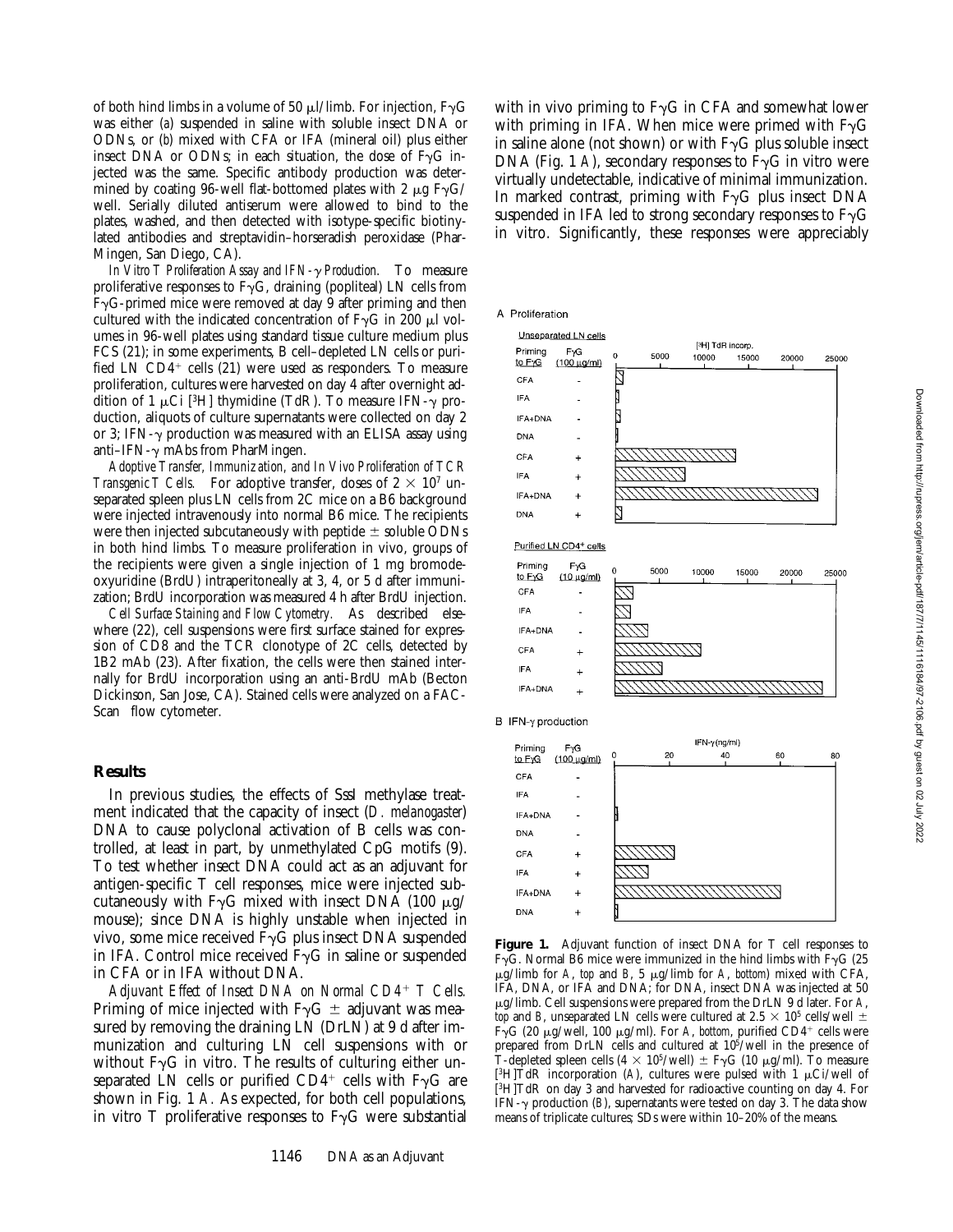

**Figure 2.** Adjuvant function of ODNs for T cell responses to  $F_{\gamma}G$ . Mice were immunized to  $F\gamma G$  (5  $\mu$ g/limb) as described for Fig. 1, using CpG and ZpG ODNs (25  $\mu$ g/limb) instead of DNA; ODNs were either mixed with IFA (*A*; *B*, *left*; and *C*, *right*) or suspended in saline (*A*; *B*, *right*; and *C*, *left*). Antiserum was collected by tail bleeding on day 9 and tested at 1:100 or 1:1,000 dilution (*C*). For Ab production, some mice received CpG ODNs in the front limbs and  $F\gamma G$  in the hind limbs ( $F\gamma G$  + *CpG\**). For in vitro responses (*A* and *B*), DrLN cells were removed on day 9, depleted of B cells, and cultured with graded doses of  $F\gamma G$  for 3 d (IFN- $\gamma$  production) or 4 d ([<sup>3</sup>H]TdR incorporation). The data show means of triplicate cultures. Two other experiments gave similar findings.

higher than with priming to  $F\gamma G$  in CFA. Similar results occurred for production of IFN- $\gamma$  in vitro (Fig. 1 *B*) and also for production of specific Ab (see below). As a negative control for insect DNA, we used DNA from nonvertebrates (salmon testes; reference 10). In contrast to insect DNA, salmon DNA in IFA plus  $F\gamma G$  was no more immunogenic than IFA plus  $F\gamma G$  alone (data not shown).

*Adjuvant Effect of Synthetic ODNs on Normal T Cells.* The above data indicate that insect DNA acts as a powerful adjuvant, though only when suspended in IFA. To assess whether the adjuvanticity of DNA is controlled by unmethylated CpG motifs, we prepared two synthetic 15-mer ODNs containing a single CG dinucleotide pair. The only difference between the two ODNs was that, for the CG pair, C was unmethylated for one ODN (CpG ODN) but methylated (ZpG ODN) for the other; to retard degradation in vivo, both ODNs contained a phosphorothioated backbone.

To assess adjuvanticity, mice were primed with  $F\gamma G$  plus 50 mg/mouse of CpG or ZpG ODNs suspended either in IFA or saline. As measured by secondary T proliferative responses in vitro to graded concentrations of  $F\gamma G$  (Fig. 2 *A*, *left*), priming with  $F\gamma G$  in IFA was considerably augmented by addition of CpG ODNs; by contrast, addition of ZpG ODNs to IFA had no effect. Thus, for ODNs in IFA, only CpG and not ZpG ODNs had demonstrable adjuvant activity (relative to priming in IFA alone). The results were quite similar for IFN- $\gamma$  production, except that, for this assay,  $F_{\gamma}G$  priming with IFA plus  $Z_{\gamma}G$  was clearly higher than with IFA alone (Fig. 2 *B*, *left*). In general,  $F\gamma G$  priming with IFA and CpG ODNs was substantially more effective than priming with CFA, especially for IFN- $\gamma$  production (Fig. 2 *B*, *left*, and data not shown).

The above data refer to ODNs suspended in IFA. Significantly, in contrast to soluble insect DNA, CpG ODNs in saline displayed quite strong adjuvant activity for T proliferative responses (Fig. 2 *A*, *right*); by contrast, ZpG ODNs in saline were ineffective. For IFN- $\gamma$  production, priming with CpG ODNs in saline led to much lower responses than with CpG ODNs in IFA (Fig. 2 *B*). Nevertheless, IFN- $\gamma$  production elicited by ODNs in saline was clearly demonstrable with CpG ODNs, but undetectable with ZpG ODNs (Fig. 2 *B*, *right*).

Confirming the results of others (12–15), CpG ODNs acted as a powerful adjuvant for specific Ab production (Fig. 2 *C*). In saline (Fig. 2 *C*, *left*), CpG ODNs augmented both IgM and IgG Ab to  $F_{\gamma}G$ ; except for IgG<sub>1</sub> Ab, ZpG ODNs were much less effective. Addition of IFA considerably augmented the adjuvant activity of CpG (but not ZpG) ODNs, especially for  $IgG_{2a}$  (Fig. 2 *C, right*),  $IgG_{2b}$ , and  $IgG_3$  (data not shown) Ab. For these isotypes, Ab production elicited by CpG ODNs in IFA was substantially higher than with CFA immunization (Fig. 2 *C*, *right*); similar findings occurred with insect DNA in IFA (Fig. 2 *C*, *right*). By contrast, CpG ODNs or insect DNA in IFA inhibited the production of IgG<sub>1</sub> Ab, relative to immunization with CFA or IFA alone (data not shown). Significantly, the adjuvant activity of CpG ODNs required coinjection with  $F\gamma G$  in the same site. Thus, injection of  $CpG$  ODNs in the front limbs and  $F\neg G$  in the hind limbs failed to elicit Ab production (Fig. 2 *C*, *left*).

*Adjuvant Effects of ODNs on TCR Transgenic CD8*<sup>1</sup> *Cells.* Since adjuvants presumably act largely by augmenting the clonal expansion of antigen-specific T cells, we sought direct evidence on this issue by studying the capacity of ODNs to augment proliferation of TCR transgenic T cells to specific peptide in vivo. For these studies we used 2C TCR transgenic mice. For this line,  $CD8<sup>+</sup>$  T cells have strong reactivity for a synthetic peptide, SIYRYYGL (19), presented by self  $(K<sup>b</sup>)$  class I molecules. Using 2C mice on a B6 background, the approach taken (24) was to transfer doses of  $2 \times 10^7$  2C lymphoid cells (pooled from spleen and LN) intravenously into normal B6 mice and then inject the mice subcutaneously with specific peptide  $\pm$  CpG or ZpG ODNs in saline. To measure T cell proliferation in vivo, groups of the recipients were injected with the DNA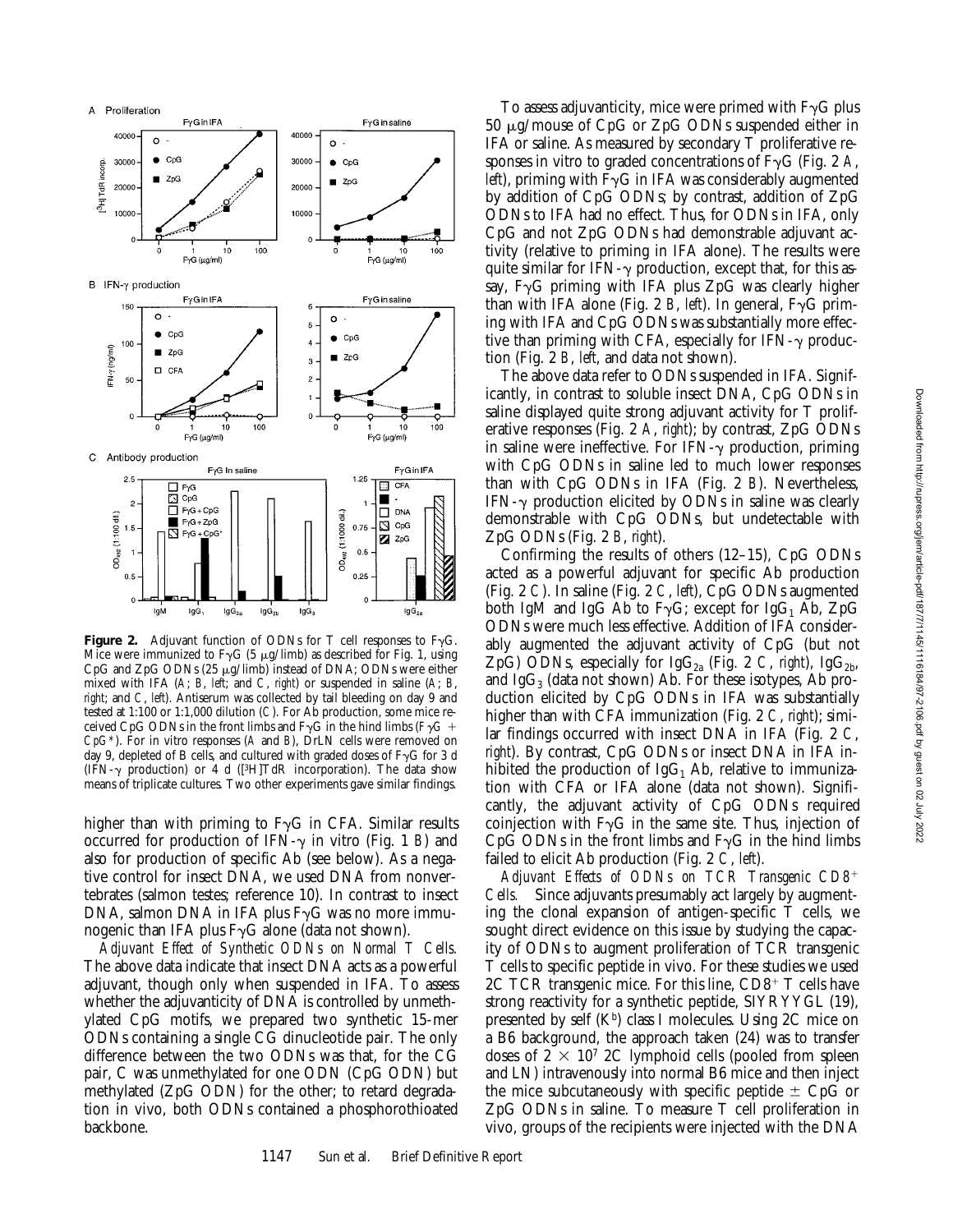



**Figure 3.** Capacity of ODNs to augment clonal expansion of 2C transgenic CD8<sup>+</sup> cells responding to specific peptide. Groups of B6 mice were injected intravenously with  $2 \times 10^7$  2C lymphoid cells and then injected subcutaneously in the hind limbs with specific peptide (25  $\mu$ g/limb)  $\pm$ soluble CpG or ZpG ODNs (25  $\mu$ g/limb). At 3, 4, or 5 d after immunization, the mice received a single intraperitoneal injection of 1 mg BrdU. Lymphoid organs were removed from the mice 4 h later and cell suspensions were stained for CD8 and 1B2 expression and then for BrdU incorporation followed by  $FACS^{\circledast}$  analysis. The data show mean values (2-3 mice/group) for total numbers of  $1B2^+$  CD8<sup>+</sup> cells (A) and BrdU<sup>+</sup> 1B2<sup>+</sup>  $CD8^+$  cells (*B*) in the DrLN, spleen, and MLN. Essentially identical results were seen in a second experiment.

precursor, BrdU, at 3, 4, or 5 d after immunization; 4 h after BrdU injection, cell suspensions were stained for surface markers and then, after fixation, for BrdU incorporation. This 4-h pulse approach (22) thus provided an indication of the extent of donor cell proliferation at daily intervals from days 3 through 5. Donor  $CD8^+$  cells were detected by staining for expression of CD8 and the 2C TCR clonotype, 1B2.

As shown in Fig. 3  $\dot{A}$ , *left*, total numbers of donor  $CD8^+$ cells  $(1B2^+$  CD8<sup>+</sup> cells) in the DrLN were substantially higher after injection of peptide and CpG ODNs than with injection of peptide alone; ZpG ODNs were much less effective. Similar findings applied to donor cell proliferation, i.e., to total numbers of BrdU<sup>+</sup>  $1B2$ <sup>+</sup> CD8<sup>+</sup> cells in the DrLN (Fig. 3 *B*, *left*).

These data refer to the response of donor  $CD8<sup>+</sup>$  cells in the DrLN. Surprisingly, injecting peptide plus CpG ODNs caused a marked increase in total numbers of both  $1B2^+$  $CD8^+$  cells (Fig. 3 *A*, *right*) and BrdU<sup>+</sup>  $1B2^+$  CD8<sup>+</sup> cells (Fig. 3 *B*, *left*) in the spleen, though not in mesenteric LN (MLN). By contrast, injection of peptide alone or peptide plus ZpG ODNs caused little, if any, evidence of proliferation in the spleen.

A rough estimate of the extent of donor T cell proliferation in the whole animal was obtained by calculating total numbers of BrdU<sup>+</sup> 1B2<sup>+</sup> CD8<sup>+</sup> cells in DrLN + MLN + spleen at days 3 through 5. By this parameter, priming with peptide plus CpG ODNs was far more effective than priming with peptide alone (Fig. 3 *B*, *right*); priming with peptide plus ZpG ODNs was only slightly better than with peptide alone.

## **Discussion**

Since CFA has long been the "gold standard" for adjuvant function, it is of interest that the adjuvant activity of insect DNA in mineral oil (IFA) surpassed the activity of CFA by three different parameters, namely T proliferative responses, IFN- $\gamma$  synthesis, and production of specific Ab. This finding supports the view that the adjuvant activity of CFA is due, at least in part, to the presence of dead bacteria, a source of immunostimulatory DNA (3).

It should be emphasized that insect DNA only displayed adjuvant activity when suspended in mineral oil; in soluble form, insect DNA was ineffective, presumably reflecting rapid degradation by enzymes. In view of this problem, we resorted to the use of phosphorothioate-modified synthetic ODNs, which are comparably resistant to degradation in vivo (5). Except for CpG methylation, the two ODNs studied were identical. Confirming the findings of others (5), preliminary data established that CpG ODNs were highly effective in stimulating B cell proliferation in vitro, whereas ZpG ODNs had minimal activity (our unpublished data). Significantly, this marked difference between CpG and ZpG ODNs also applied to adjuvant activity. Thus, unlike ZpG ODNs, CpG ODNs acted as a strong adjuvant when used to prime mice for T proliferative responses, IFN- $\gamma$  synthesis, and production of specific Ab to  $F_YG$ . Although the adjuvant activity of CpG ODNs was clearly much higher when suspended in IFA, priming in the presence of soluble CpG ODNs led to quite strong T proliferative responses and low but significant production of specific Ab and IFN- $\gamma$ . Confirming previous findings (12–15), the adjuvant activity of CpG ODNs for Ab production was much more prominent for certain Ig isotypes, e.g., Ig $G_{2a}$ , than for others, notably Ig $G_1$ ; similar findings applied to insect DNA. Thus, for synthetic ODNs and DNA, the adjuvant function of CpG motifs appears to be skewed to Th1 function (12–15).

Examining the influence of adjuvants during the early primary response is difficult in normal mice, but relatively easy in TCR transgenic mice. When TCR transgenic T cells are exposed to specific peptide on adoptive transfer, it is well established that a mixture of peptide in CFA leads to a prolonged proliferative response (24); by contrast, injection of peptide alone elicits only transient proliferation followed by rapid elimination of the responding T cells. In line with these findings, the response of  $2C$   $CD8<sup>+</sup>$  cells to specific peptide alone was very brief and declined abruptly after day 3. By contrast, supplementing peptide with solu-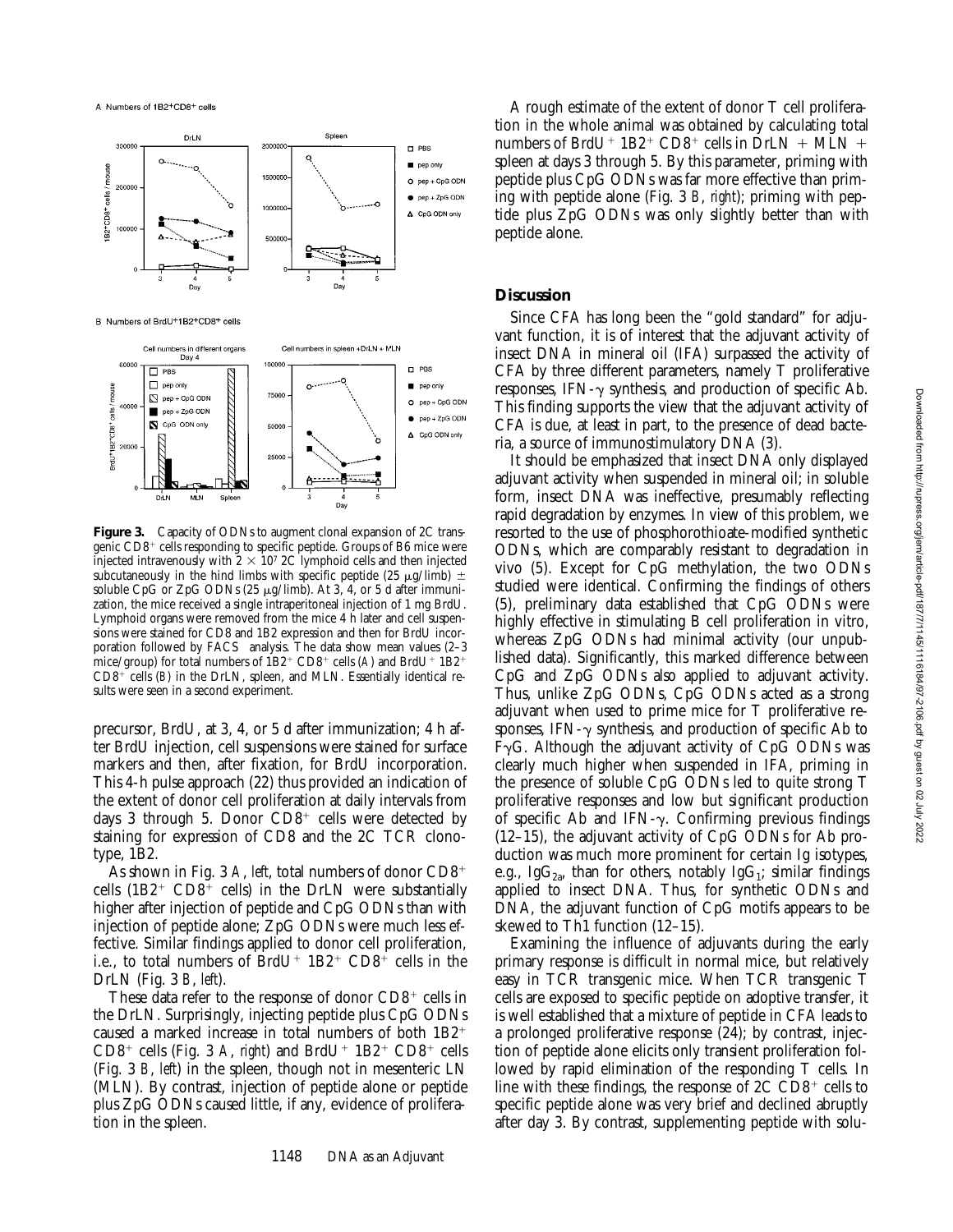Downloaded from http://rupress.org/jem/article-pdf/187/7/1145/1116184/97-2106.pdf by guest on 02 July 20222 Downloaded from http://rupress.org/jem/article-pdf/187/7/1145/1116184/97-2106.pdf by guest on 02 July 2022

ble CpG ODNs augmented and considerably prolonged the proliferative response, indicative of an adjuvant effect.

Rather surprisingly, the proliferative response elicited by peptides plus CpG ODNs involved not only the DrLN but also the spleen. Yet proliferation in MLNs was undetectable. How can this distribution be explained? The simplest possibility in our view is that, in contrast to peptide alone, exposure to peptide plus ODNs in the DrLN signaled the responding T cells to survive and make their way into the circulation, thus reaching the spleen. The failure of the cells to reach MLNs may have reflected that antigen activation of T cells often leads to downregulation of the LN homing receptor, CD62L (25), thus preventing migration to LN but not to spleen. In fact, in more recent studies, a high proportion (50%) of the  $1B2^+$  CD8<sup>+</sup> cells in the spleen on day 4 were CD62L<sup>lo</sup> (data not shown); such downregula-

tion of CD62L did not apply to MLNs and, in spleen, was only seen with injection of peptide plus CpG ODNs.

How DNA and ODNs potentiate clonal expansion of antigen-specific T cells in vivo is still unclear. Others have postulated that ODNs act directly on T cells and provide a second signal for cells subjected to TCR ligation (12). The alternative possibility is that ODNs function largely by potentiating APC function, e.g., by inducing synthesis of cytokines such as IL-1, TNF- $\alpha$ , and IL-6 (6, 7, 26, 27), thus causing migration of APCs to DrLN (28), and perhaps also by stimulating upregulation of costimulatory molecules on APC precursors, e.g., by IFN-I (15, 29, and our unpublished data). However, direct evidence on the mechanism of action of ODNs under in vivo conditions is still unavailable.

We thank Ms. Barbara Marchand (The Scripps Research Institute, La Jolla, CA) for typing the manuscript.

This work was supported by grants CA38355, CA25803, AI21487, AI32068, AI07244, and AG01743 from the United States Public Health Service. H. Kishimoto is the recipient of a fellowship from the Cancer Research Institute. This work has publication No. 11253-IMM from the Scripps Research Institute.

Address correspondence to Jonathan Sprent, Department of Immunology, IMM4, The Scripps Research Institute, 10550 North Torrey Pines Rd., La Jolla, CA 92037. Phone: 619-784-8619; Fax: 619-784-8839; E-mail: jsprent@scripps.edu

*Received for publication 1 December 1997 and in revised form 29 January 1998.*

# **References**

- 1. Pisetsky, D.S. 1996. Immune activation by bacterial DNA: a new genetic code. *Immunity.* 5:303–310.
- 2. Krieg, A.M. 1995. CpG DNA: a pathogenic factor in systemic lupus erythematosus? *J. Clin. Immunol.* 15:284–292.
- 3. Yamamoto, S., T. Yamamoto, S. Shimada, E. Kuramoto, O. Yano, T. Kataoka, and T. Tokunaga. 1992. DNA from bacteria, but not from vertebrates, induces interferons, activates natural killer cells and inhibits tumor growth. *Microbiol. Immunol.* 36:983–997.
- 4. Messina, J.P., G.S. Gilkeson, and D.S. Pisetsky. 1991. Stimulation of in vitro murine lymphocyte proliferation by bacterial DNA. *J. Immunol.* 147:1759–1764.
- 5. Krieg, A.M., A.K. Yi, S. Matson, T.J. Waldschmidt, G.A. Bishop, R. Teasdale, G.A. Koretzky, and D.M. Klinman. 1995. CpG motifs in bacterial DNA trigger direct B-cell activation. *Nature.* 374:546–549.
- 6. Halpern, M.D., R.J. Kurlander, and D.S. Pisetsky. 1996. Bacterial DNA induces murine interferon- $\gamma$  production by stimulation of interleukin-12 and tumor necrosis factor- $\alpha$ . *Cell. Immunol.* 167:72–78.
- 7. Stacey, K.J., M.J. Sweet, and D.A. Hume. 1996. Macrophages ingest and are activated by bacterial DNA. *J. Immunol.* 157:2116–2122.
- 8. Sparwasser, T., T. Miethke, G. Lipford, K. Borschert, H. Hacker, K. Heeg, and H. Wagner. 1997. Bacterial DNA causes septic shock. *Nature.* 386:336–337.
- 9. Sun, S., Z. Cai, P. Langlade-Demoyen, H. Kosaka, A. Brun-

mark, M.R. Jackson, P.A. Peterson, and J. Sprent. 1996. Dual function of *Drosophila* cells as APC for naive CD8<sup>+</sup> T cells: implications for tumor immunotherapy. *Immunity.* 4: 555–564.

- 10. Sun, S., C. Beard, R. Jaenisch, P. Jones, and J. Sprent. 1997. Mitogenicity of DNA from different organisms for murine B cells. *J. Immunol.* 159:3119–3125.
- 11. Tokunaga, T., O. Yano, E. Kuramoto, Y. Kimura, T. Yamamoto, T. Kataoka, and S. Yamamoto. 1992. Synthetic oligonucleotides with particular base sequences from the cDNA encoding proteins of *Mycobacterium bovis* BCG induce interferons and activate natural killer cells. *Microbiol. Immunol.* 36: 55–66.
- 12. Lipford, G.B., M. Bauer, C. Blank, R. Reiter, H. Wagner, and K. Heeg. 1997. CpG-containing synthetic oligonucleotides promote B and cytotoxic T cell responses to protein antigen: a new class of vaccine adjuvants. *Eur. J. Immunol.* 27: 2340–2344.
- 13. Roman, M., E. Martin-Orozco, J.S. Goodman, M.-D. Nguyen, Y. Sato, A. Ronaghy, R.S. Kornbluth, D.D. Richman, D.A. Carson, and E. Raz. 1997. Immunostimulatory DNA sequences function as T helper-1–promoting adjuvants. *Nat. Med.* 3:849–854.
- 14. Chu, R.S., O.S. Targoni, A.M. Krieg, P.V. Lehman, and C.V. Harding. 1997. CpG oligodeoxynucleotides act as adjuvants that switch on T helper 1 (Th1) immunity. *J. Exp. Med.* 186:1623–1631.